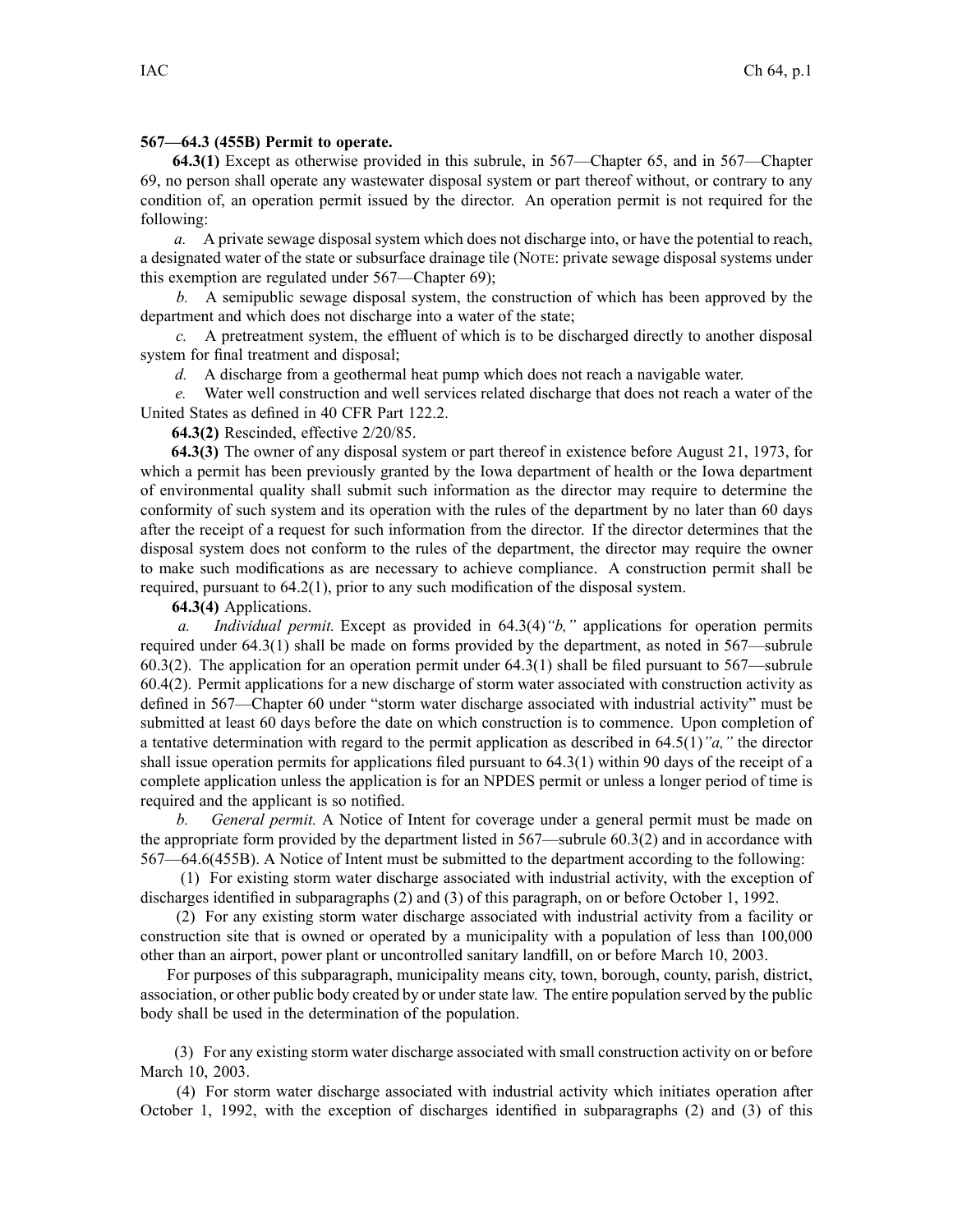paragraph, where storm water discharge associated with industrial activity could occur as defined in rule 567—60.2(455B).

(5) For any private sewage disposal system installed after July 1, 1998, where subsoil discharge is not possible.

(6) For any discharge, excep<sup>t</sup> <sup>a</sup> storm water only discharge, from <sup>a</sup> mining or processing facility after July 18, 2001.

**64.3(5)** Requirements for industries that discharge to another disposal system excep<sup>t</sup> storm water point sources.

*a.* The director may require any person discharging wastes to <sup>a</sup> publicly or privately owned disposal system to submit information similar to that required in an application for an operation permit, but no operation permit is required for such discharge.

Significant industrial users as defined in 567—Chapter 60 must submit <sup>a</sup> treatment agreemen<sup>t</sup> which meets the following criteria:

(1) The agreemen<sup>t</sup> must be on the treatment agreemen<sup>t</sup> form, number 542-3221, as provided by the department; and

(2) Must identify and limit the monthly average and the daily maximum quantity of compatible and incompatible pollutants discharged to the disposal system and the variations in daily flow; and

(3) Be signed and dated by the significant industrial user and the owner of the disposal system accepting the wastewater; and

(4) Provide that the quantities to be discharged to the disposal system must be in accordance with the applicable standards and requirements in 567—Chapter 62.

*b.* A significant industrial user must submit <sup>a</sup> new treatment agreemen<sup>t</sup> form 60 days in advance of <sup>a</sup> proposed expansion, production increase or process modification that may result in discharges of sewage, industrial waste, or other waste in excess of the discharge stated in the existing treatment agreement. An industry that would become <sup>a</sup> significant industrial user as <sup>a</sup> result of <sup>a</sup> proposed expansion, production increase or process modification shall submit <sup>a</sup> treatment agreemen<sup>t</sup> form 60 days in advance of the proposed expansion, production increase or process modification.

*c.* A treatment agreemen<sup>t</sup> form must be submitted at least 180 days before <sup>a</sup> new significant industrial user proposes to discharge into <sup>a</sup> wastewater disposal system. The owner of <sup>a</sup> wastewater disposal system shall notify the director by submitting <sup>a</sup> complete treatment agreemen<sup>t</sup> to be received at least 10 days prior to making any commitment to accep<sup>t</sup> waste from <sup>a</sup> proposed new significant industrial user. However, the department may notify the owner that verification of the data in the treatment agreemen<sup>t</sup> may take longer than 10 days and advise that the owner should not enter into <sup>a</sup> commitment until the data is verified.

*d.* A treatment agreemen<sup>t</sup> form for each significant industrial user must be submitted with the facility plan or preliminary engineering repor<sup>t</sup> for the construction or modification of <sup>a</sup> wastewater disposal system. These agreements will be used in determining the design basis of the new or upgraded system.

*e.* Treatment agreemen<sup>t</sup> forms from significant industrial users shall be required as <sup>a</sup> par<sup>t</sup> of the application for <sup>a</sup> permit to operate the wastewater disposal system receiving the wastes from the significant industrial user.

**64.3(6)** Rescinded, effective 7/23/86.

**64.3(7)** Operation permits may be granted for any period of time not to exceed five years. Applications for renewal of an operation permit must be submitted to the department 180 days in advance of the date the permit expires. General permits will be issued for <sup>a</sup> period not to exceed five years. Each permit to be renewed shall be subject to the provisions of all rules of the department in effect at the time of the renewal.

**64.3(8)** Identity of signatories of permit applications. The person who signs the application for <sup>a</sup> permit shall be: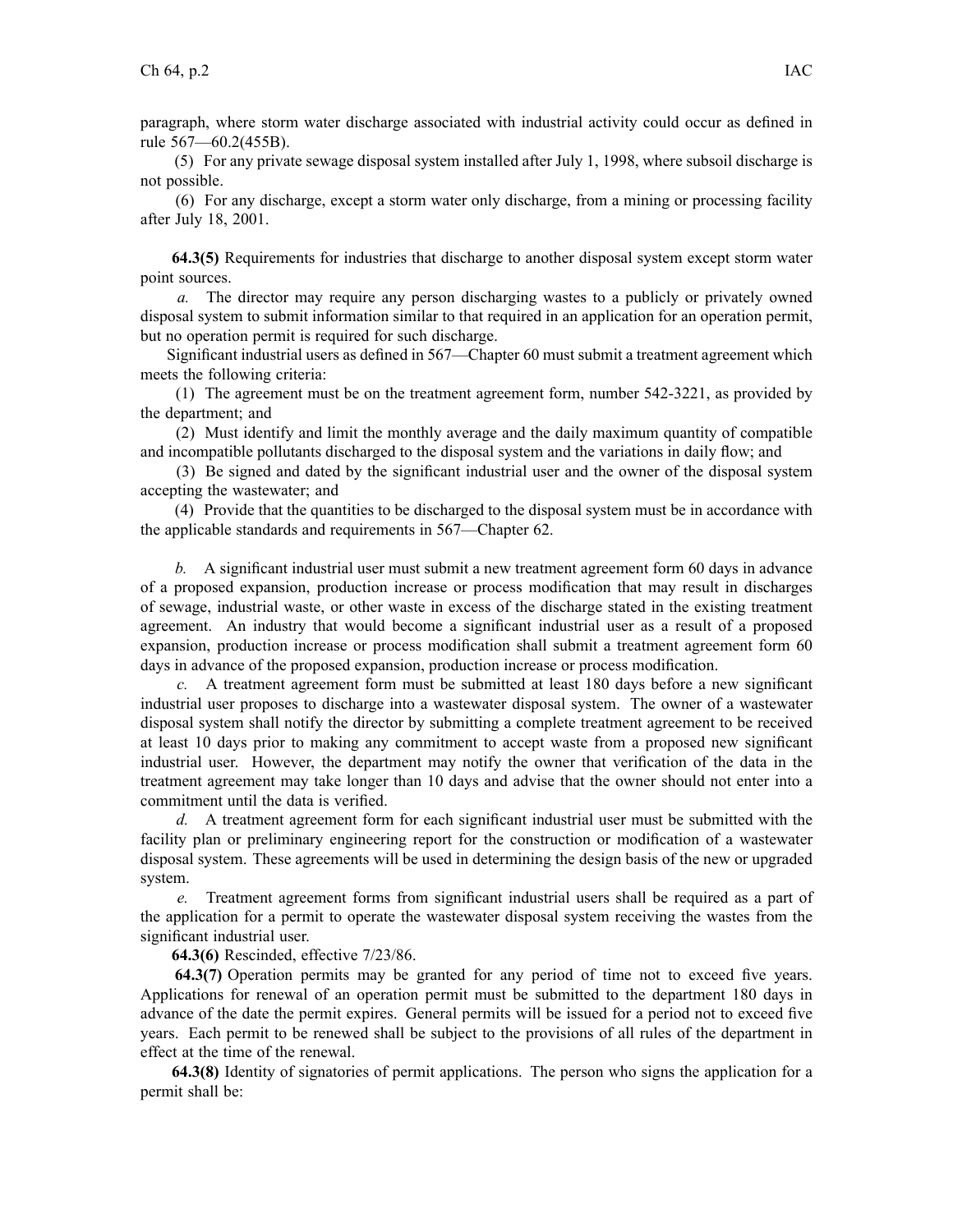*a. Corporations.* In the case of corporations, <sup>a</sup> responsible corporate officer. A responsible corporate officer means:

(1) A president, secretary, treasurer, or vice president in charge of <sup>a</sup> principal business function, or any other person who performs similar policy- or decision-making functions; or

(2) The manager of manufacturing, production, or operating facilities, if authority to sign documents has been assigned or delegated to the manager in accordance with corporate procedures.

*b. Partnerships.* In the case of <sup>a</sup> partnership, <sup>a</sup> general partner.

*c. Sole proprietorships.* In the case of <sup>a</sup> sole proprietorship, the proprietor.

*d. Municipal, state, federal, or other public agency.* In the case of <sup>a</sup> municipal, state, or other public facility, either the principal executive officer or the ranking elected official. A principal executive officer of <sup>a</sup> public agency includes:

(1) The chief executive officer of the agency; or

(2) A senior executive officer having responsibility for the overall operations of <sup>a</sup> unit of the agency.

*e. Storm water discharge associated with industrial activity from construction activities.* In the case of <sup>a</sup> storm water discharge associated with construction activity, either the owner of the site or the general contractor.

*f. Certification.* Any person signing <sup>a</sup> document under paragraph *"a"* to *"d"* of thissubrule shall make the following certification:

I certify under penalty of law that this document and all attachments were prepared under my direction or supervision in accordance with <sup>a</sup> system designed to assure that qualified personnel properly gather and evaluate the information submitted. Based on my inquiry of the person or persons who manage the system, or those persons directly responsible for gathering the information, the information submitted is, to the best of my knowledge and belief, true, accurate, and complete. I am aware that there are significant penalties for submitting false information, including the possibility of fine and imprisonment for known violations.

The person who signs NPDES reports shall be <sup>a</sup> person described in this subrule, excep<sup>t</sup> that in the case of <sup>a</sup> corporation or <sup>a</sup> public body, monitoring reports required under the terms of the permit may be submitted by <sup>a</sup> duly authorized representative of the person described in this subrule. A person is <sup>a</sup> duly authorized representative if the authorization is made in writing by <sup>a</sup> person described in this subrule and the authorization specifies an individual or position having responsibility for the overall operation of the regulated facility, such as plant manager, superintendent, or position of equivalent responsibility, or an individual or position having overall responsibility for environmental matters for the corporation.

**64.3(9)** When necessary to comply with presen<sup>t</sup> standards which must be met at <sup>a</sup> future date, an operation permitshall include <sup>a</sup> schedule for the alteration of the permitted facility to meetsaid standards. Such schedules shall not relieve the permittee of the duty to obtain <sup>a</sup> construction permit pursuan<sup>t</sup> to 64.2(455B). When necessary to comply with <sup>a</sup> pretreatment standard or requirement which must be met at <sup>a</sup> future date, <sup>a</sup> significant industrial user will be given <sup>a</sup> compliance schedule for meeting those requirements.

**64.3(10)** Operation permits shall contain such conditions as are deemed necessary by the director to ensure compliance with all applicable rules of the department, including monitoring and reporting conditions, to protect the public health and beneficial uses of state waters, and to preven<sup>t</sup> water pollution from waste storage or disposal operations.

**64.3(11)** The director may amend, revoke and reissue, or terminate in whole or in par<sup>t</sup> any individual operation permit or coverage under <sup>a</sup> general permit for cause. Except for general permits, the director may modify in whole or in par<sup>t</sup> any individual operation permit for cause. A variance or modification to the terms and conditions of <sup>a</sup> general permit shall not be granted. If <sup>a</sup> variance or modification to <sup>a</sup> general permit is desired, the applicant must apply for an individual permit following the procedures in 64.3(4)*"a."*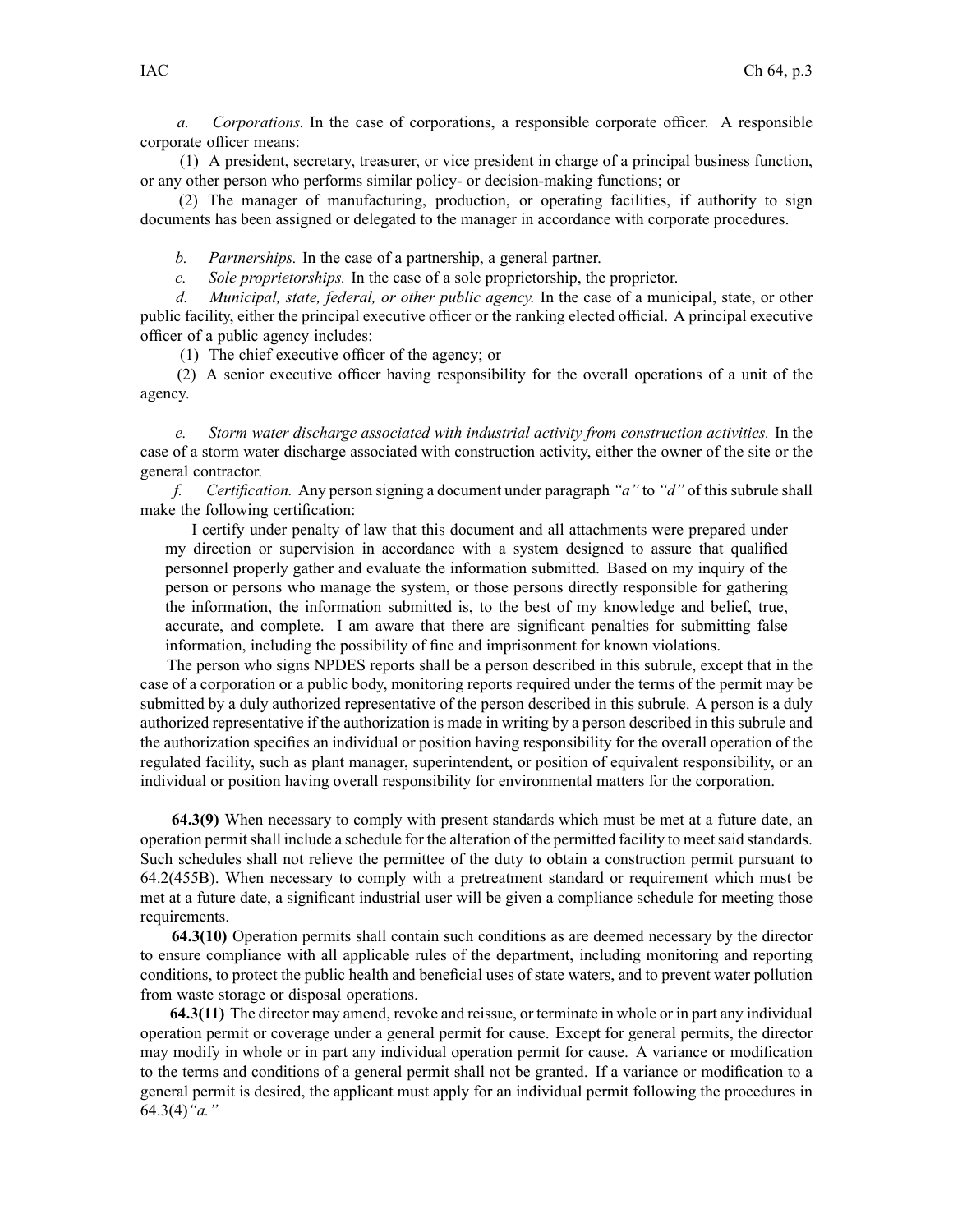*a.* Permits may be amended, revoked and reissued, or terminated for cause either at the reques<sup>t</sup> of any interested person (including the permittee) or upon the director's initiative. All requests shall be in writing and shall contain facts or reasons supporting the request.

*b.* Cause under this subrule includes the following:

(1) Violation of any term or condition of the permit.

(2) Obtaining <sup>a</sup> permit by misrepresentation of fact or failure to disclose fully all material facts.

(3) A change in any condition that requires either <sup>a</sup> temporary or permanen<sup>t</sup> reduction or elimination of the permitted discharge.

(4) Failure to submit such records and information as the director shall require both generally and as <sup>a</sup> condition of the operation permit in order to ensure compliance with the discharge conditions specified in the permit.

(5) Failure or refusal of an NPDES permittee to carry out the requirements of 64.7(5)*"c."*

(6) Failure to provide all the required application materials or appropriate fees.

(7) A reques<sup>t</sup> for <sup>a</sup> modification of <sup>a</sup> schedule of compliance, an interim effluent limitation, or the minimum monitoring requirements pursuan<sup>t</sup> to 567—paragraph 60.4(2)*"b."*

(8) Causes listed in 40 CFR 122.62 and 122.64.

*c.* The permittee shall furnish to the director, within <sup>a</sup> reasonable time, any information that the director may reques<sup>t</sup> to determine whether cause exists for amending, revoking and reissuing, or terminating <sup>a</sup> permit, including <sup>a</sup> new permit application.

*d.* The filing of <sup>a</sup> reques<sup>t</sup> by an interested person for an amendment, revocation and reissuance, or termination does not stay any permit condition.

*e.* If the director decides the reques<sup>t</sup> is not justified, the director shall send the requester <sup>a</sup> brief written response giving <sup>a</sup> reason for the decision. Denials of requests for modification, revocation and reissuance, or termination are not subject to public notice, comment, hearings, or appeals.

*f.* Draft permits.

(1) If the director tentatively decides to amend, revoke and reissue, or terminate <sup>a</sup> permit, <sup>a</sup> draft permit shall be prepared according to 64.5(1).

(2) When <sup>a</sup> permit is amended under this paragraph, only those conditions to be modified shall be reopened when <sup>a</sup> new draft permit is prepared. All other aspects of the existing permit shall remain in effect for the duration of the permit.

(3) When <sup>a</sup> permit is revoked and reissued under this paragraph, the entire permit is reopened just as if the permit had expired and was being reissued.

(4) If the permit amendment falls under the definition of "minor amendment" in 567—60.2(455B), the permit may be amended without <sup>a</sup> draft permit or public notice.

(5) During any amendment, revocation and reissuance, or termination proceeding, the permittee shall comply with all conditions of the existing permit until <sup>a</sup> new final permit is reissued.

**64.3(12)** No permit may be issued:

*a.* When the applicant is required to obtain certification under Section 401 of the Clean Water Act and that certification has not been obtained or waived;

*b.* When the imposition of conditions cannot ensure compliance with the applicable water quality requirements of all affected states; or

*c.* To <sup>a</sup> new source or new discharger if the discharge from its construction or operation will cause or contribute to <sup>a</sup> violation of water quality standards. The owner or operator of <sup>a</sup> new source or new discharger proposing to discharge to <sup>a</sup> water segmen<sup>t</sup> which does not meet applicable water quality standards must demonstrate, before the close of the public comment period for <sup>a</sup> draft NPDES permit, that:

(1) There is sufficient remaining load in the water segmen<sup>t</sup> to allow for the discharge; and

(2) The existing dischargers to the segmen<sup>t</sup> are subject to compliance schedules designed to bring the segmen<sup>t</sup> into compliance with water quality standards.